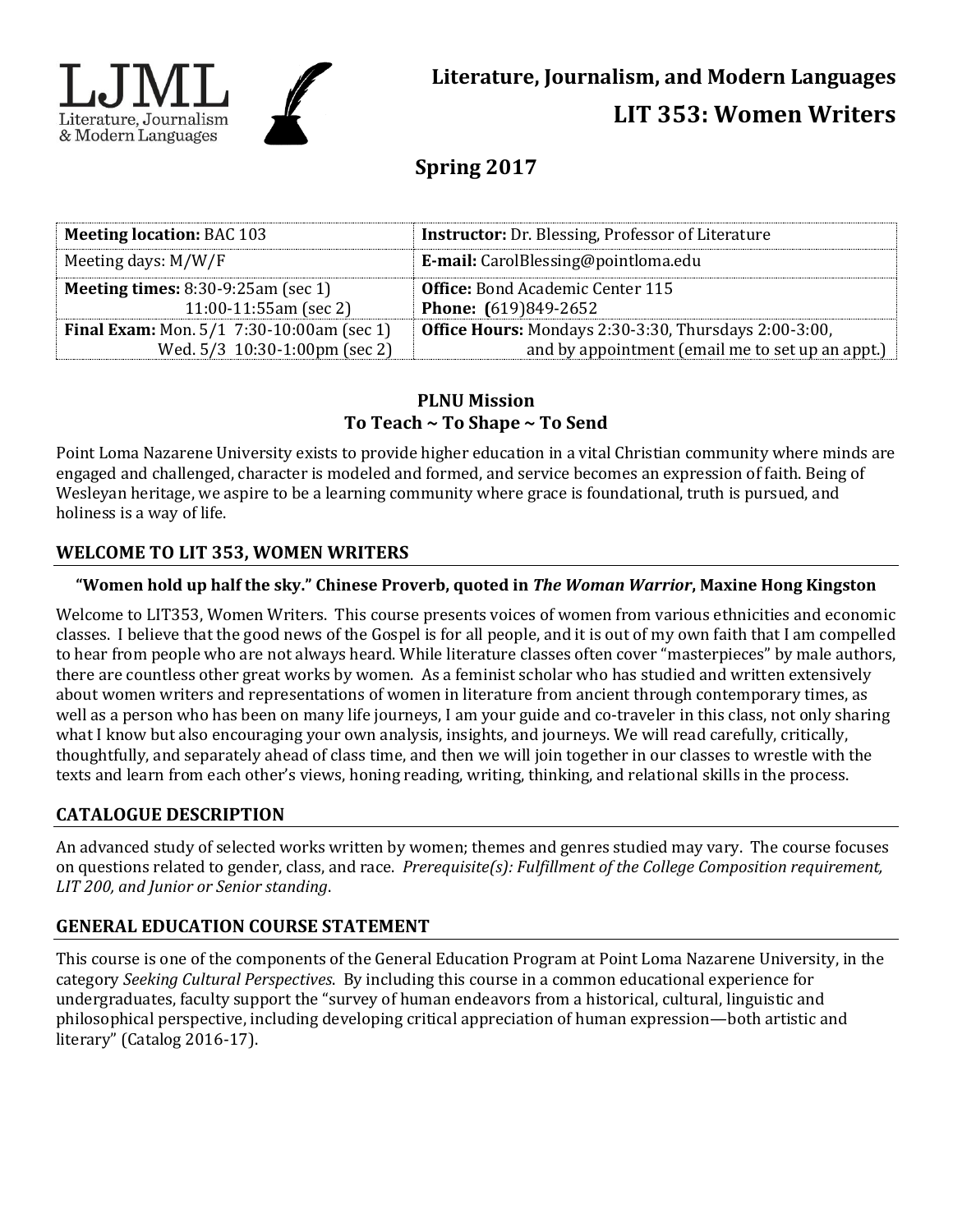# **STUDENT LEARNING OUTCOMES (ILOs, GELOs, CLOs)**

#### **Context: Learning, Informed by our Faith in Christ**

**ILO #1**: Students will acquire knowledge of human cultures and the physical and natural world while developing skills and habits that foster life-long learning

**GELO 1a** *Written Communication*: Students will be able to effectively express ideas and information to others through written communication.

**GELO 1b** *Oral Communication*: Students will be able to effectively express ideas and information to others through oral communication.

**GELO 1c** *Information Literacy*: Students will be able to access and cite information as well as evaluate the logic, validity, and relevance of information from a variety of sources.

**GELO 1d** *Critical Thinking*: Students will be able to examine, critique, and synthesize information in order to arrive at reasoned conclusions.

**GELO 1e** *Quantitative Reasoning*: Students will be able to solve problems that are quantitative in nature.

#### **Context: Growing, In a Christ-Centered Faith Community**

**ILO #2**: Students will develop a deeper and more informed understanding of self and others as they negotiate complex environments

**GELO 2a** Students will develop an understanding of self that fosters personal wellbeing.

**GELO 2b** Students will understand and appreciate diverse forms of artistic expression.

**GELO 2c** Students will demonstrate an understanding of the complex issues faced by diverse groups in global and/or cross-cultural contexts.

#### **Context: Serving, In a Context of Christian Faith**

**ILO #3**: Students will serve locally and/or globally in vocational and social settings

**GELO 3** Students will demonstrate an understanding of Christian Scripture, Tradition, and Ethics, including engagement in acts of devotion and works of mercy.

| <b>Course Learning Outcomes for LIT353: Women Writers</b>                                                                                                                                                             | Corresponding<br><b>Assignments</b>                    |
|-----------------------------------------------------------------------------------------------------------------------------------------------------------------------------------------------------------------------|--------------------------------------------------------|
| <b>CLO 1</b> Students will closely read and critically analyze texts. (GELO 1d, 2b, 2c)                                                                                                                               | Analyses, Quizzes,<br>Class Work                       |
| <b>CLO 2</b> Students will recall, identify, and use fundamental concepts of literary study to<br>read texts: terms, modes/genres, element, periods (dates, writers, characteristics,<br>developments). (GELO 1d, 2b) | Analyses, Group<br>Presentations, Class<br>Work, Exams |
| <b>CLO 3</b> Students will connect the literary works with their own lives and with the social,<br>cultural, and historical contexts of the works and their authors. (GELO 1d, 2b, 2c)                                | Analyses, Final Essay                                  |

## **COURSE RATIONALE AND GOALS**

This class will focus primarily on the evolution of women's writing, the concept of home, and the bildungsroman (coming of age story) as told by women writers, linking the works to the ideas of Virginia Woolf, who helped forge the path for contemporary women's writing. We will be discussing the following topics throughout the course:

- How do these works use the themes of growth and journeys?
- How do issues of race, class, and gender intersect in these works?
- How and why does the subject matter of female bildungsroman differ from those about males?
- What is the importance of home in these works?
- What do these women writers have to say about the importance of being able to tell their stories?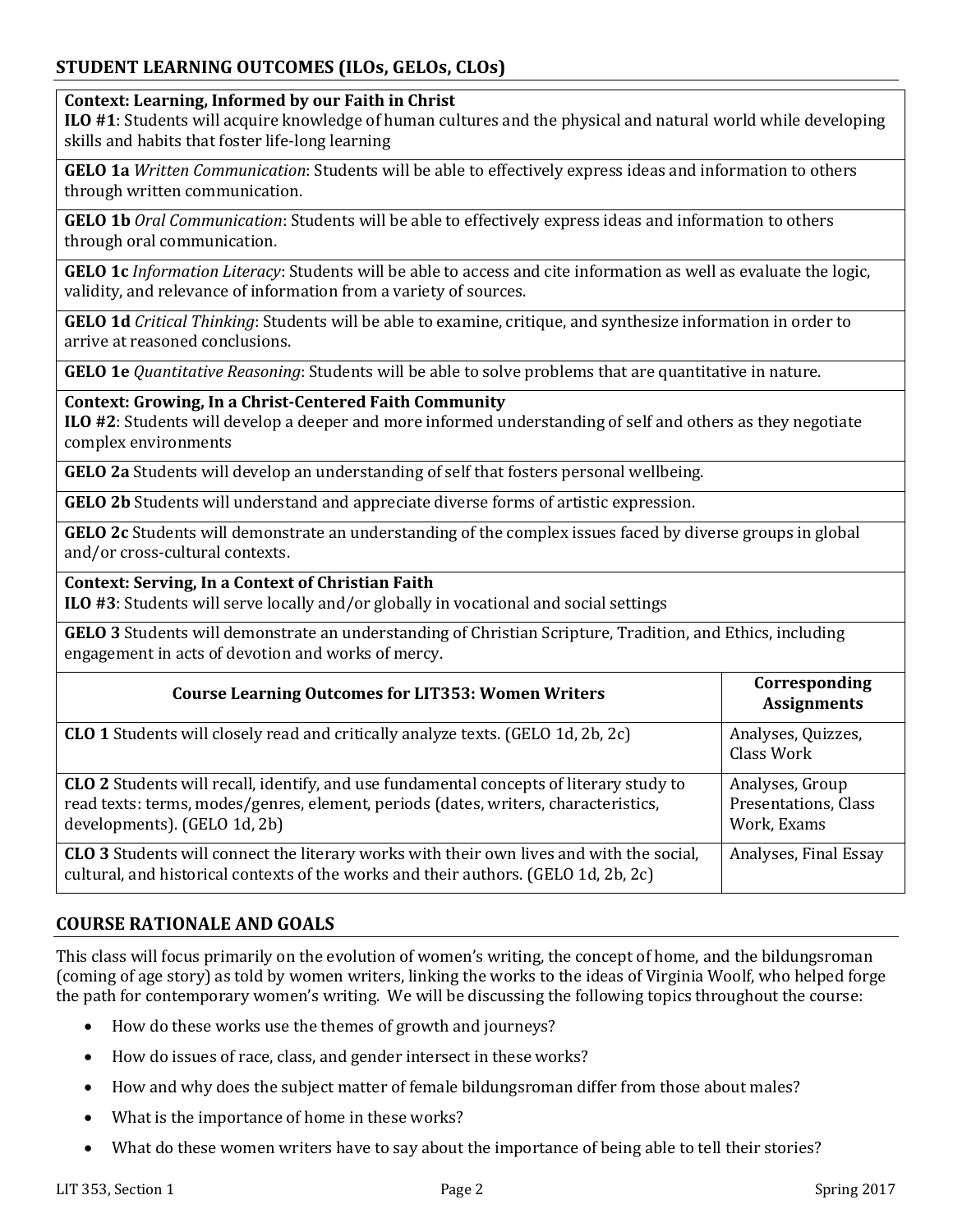- How does feminist literary theory help us understand and analyze these works?
- Are these writers essentialist or constructivist in their views of the sexes?
- What place in the literary canon do these works deserve?
- What do these works say about the authors and their worlds, and ultimately, what do they have to say to us?

### **REQUIRED TEXTS (in order by course reading assignments)**

**Woolf, Virginia.** *A Room of One's Own***.**

**Adichie, Chimamanda Ngozi.** *We Should All Be Feminists***.**

**Plath, Sylvia.** *The Bell Jar***.**

**Walker, Alice.** *The Color Purple***.**

**Kingston, Maxine.** *The Woman Warrior***.**

**Cisneros, Sandra.** *The House on Mango Street***.**

**Kingsolver, Barbara.** *The Bean Trees***.**

**Walls, Jeanette.** *The Glass Castle***.**

**Lahiri, Jhumpa.** *Interpreter of Maladies***.**

**Wesley, Patricia Jabbeh.** *When the Wanderers Come Home***.**

#### **COURSE GROUND RULES**

- 1. Bring the assigned book with you to class every day. This is a literature course and depends upon us reading and analyzing the works. We will reference the texts frequently, reading aloud, and using them for group discussion exercises and sometimes open-book quizzes.
- **2. Do your own work for every written assignment and in every quiz and exam. See the section below on Academic Honesty.**
- **3. PUT AWAY YOUR CELL PHONES DURING CLASS—NO TEXTING, RECEIVING TEXTS, OR PHONE CALLS DURING CLASS TIME.**
- 4. Make certain you know how to access your Canvas account for the course and your LiveText account.
- 5. If you are using your computer in class, it must be used only for note-taking, and you must sit in the front row. Class is not the time for email, social media, games, etc.
- 6. This is an interactive course, rather than a lecture course. We will interact with the texts and with each other. Your attendance and participation are essential. Daily work is crucial, as well as a grounding in context and critical approaches, and is reflected by the heavily weighted proportion of the analysis assignments, quizzes, and group work.
- 7. For each class meeting, you will be expected to have read the assigned material and written your analysis entry if there was one due. You also need to turn in the final paper on time in both hard copy and on LiveText, as well as to take the in-class exams at the time specified. No late work will be accepted, except in the case of medical emergencies.
- **8. Because the Literature, Journalism, and Modern Language department recognizes the power of language, all public language used in this course, including written and spoken discourse, will be inclusive. This standard is outlined by all major academic style guides, including MLA, APA, and Chicago, and is the norm in university-level work.**
- 9. Much of the work we will do in this class is cooperative, by nature of the class discussions and general feedback given to written work and/projects; thus you should think of all your writing and speaking for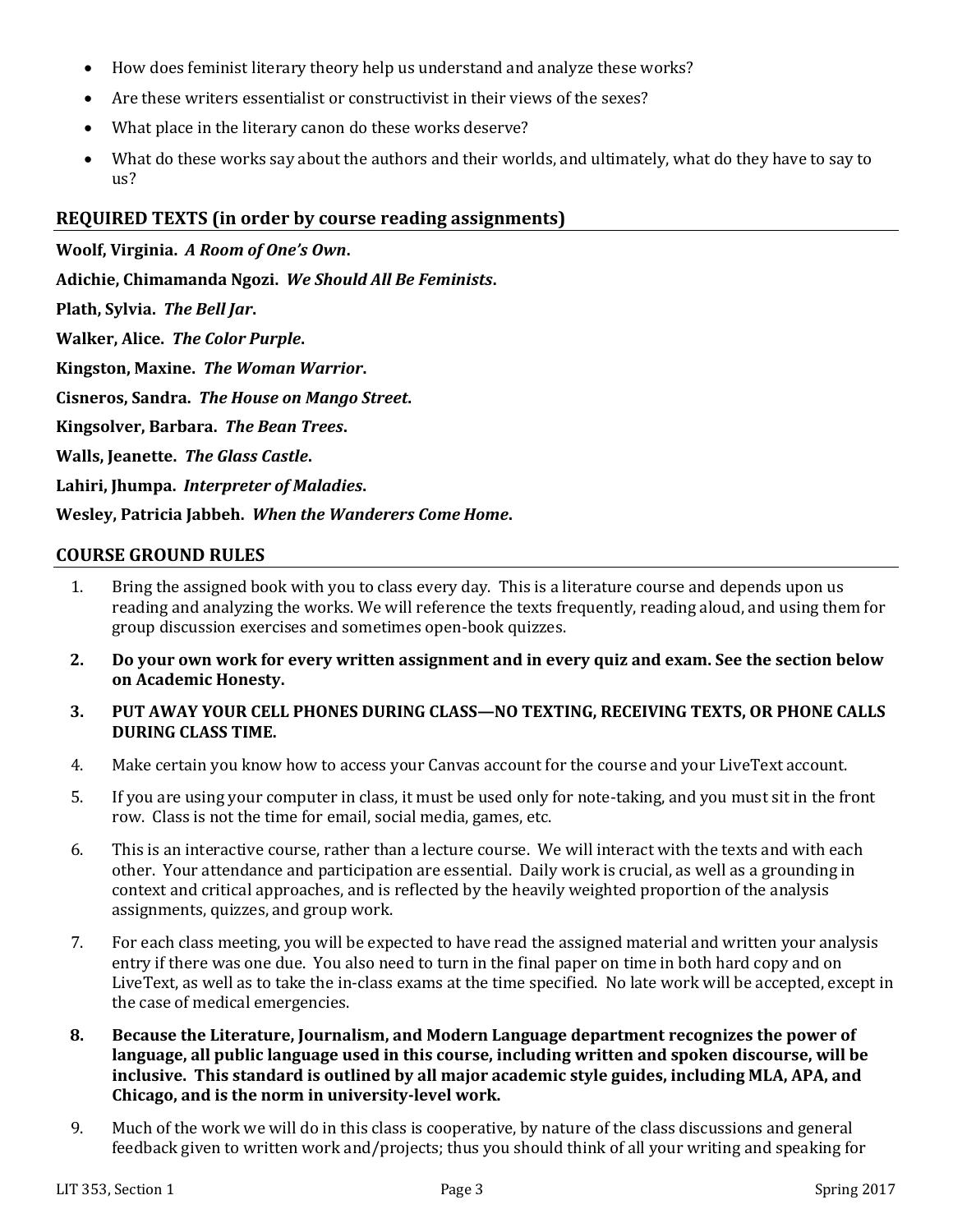and in class as public, not private, discourse. By continuing in this class, you acknowledge that your work will be viewed by others in the class.

10. No *Wikipedia*, *Sparks Notes*, or similar guides are to be used for papers or used as a substitute for the reading.

# **INCOMPLETES AND LATE ASSIGNMENTS**

Quizzes, homework, analyses, papers, in-class writings, and the midterm and final exams may not usually be made up—no late work is accepted, except for emergency situations. If you have an excused absence, turn in your paper early or electronically. It is important to communicate with me regarding reasons for absences and any need for clarification of assignments. I don't give make-up quizzes. If you are on a sports or debate team that requires excused absences, talk to me the first week of class.

## **ACADEMIC HONESTY**

If you are not going to do your own work, you should reconsider your decision to enroll in a university. Students should demonstrate academic honesty by doing original work and by giving appropriate credit to the ideas of others. Academic dishonesty is the act of presenting information, ideas, and/or concepts as one's own when in reality they are the results of another person's creativity and effort. A faculty member who believes a situation involving academic dishonesty has been detected may assign a failing grade for that assignment or examination, or, depending on the seriousness of the offense, for the course. Faculty should follow and students may appeal using the procedure in the university Catalog. See Academic Policies for definitions of kinds of academic dishonesty and for further policy information.

### **ACADEMIC ACCOMMODATIONS**

If you have a diagnosed disability, please contact PLNU's Disability Resource Center (DRC) within the first two weeks of class to demonstrate need and to register for accommodation by phone at 619-849-2486 or by e-mail at DRC@pointloma.edu. See the Disability Resource Center for additional information.

## **ATTENDANCE AND PARTICIPATION**

Regular and punctual attendance at all classes is considered essential to optimum academic achievement. If the student is absent from more than 10 percent of class meetings, the faculty member can file a written report which may result in de-enrollment. If the absences exceed 20 percent, the student may be de-enrolled without notice until the university drop date or, after that date, receive the appropriate grade for their work and participation. See Academic Policies in the Undergraduate Academic Catalog. If you are on a sports or debate team, let me know on the first day of class how that will affect your attendance and we will discuss how you will compensate for missing quizzes and other in-class work.

#### **FINAL EXAMINATION POLICY**

Successful completion of this class requires taking the final examination **on its scheduled day**. No requests for early examinations or alternative days will be approved.

#### **PLNU ATTENDANCE AND PARTICIPATION POLICY**

Regular and punctual attendance at all classes is considered essential to optimum academic achievement. If the student is absent from more than 10 percent of class meetings, the faculty member can file a written report which may result in de-enrollment. If the absences exceed 20 percent, the student may be de-enrolled without notice until the university drop date or, after that date, receive the appropriate grade for their work and participation. See [Academic Policies](http://catalog.pointloma.edu/content.php?catoid=18&navoid=1278) in the Undergraduate Academic Catalog.

**Public Discourse:** Much of the work we will do in this class is cooperative, by nature of the class discussions and general feedback given to written work and/projects; thus you should think of all your writing and speaking for and in class as public, not private, discourse. By continuing in this class, you acknowledge that your work will be viewed by others in the class. Thinking of our class work as public and shared also gives us the chance to treat one another with gentleness and compassion.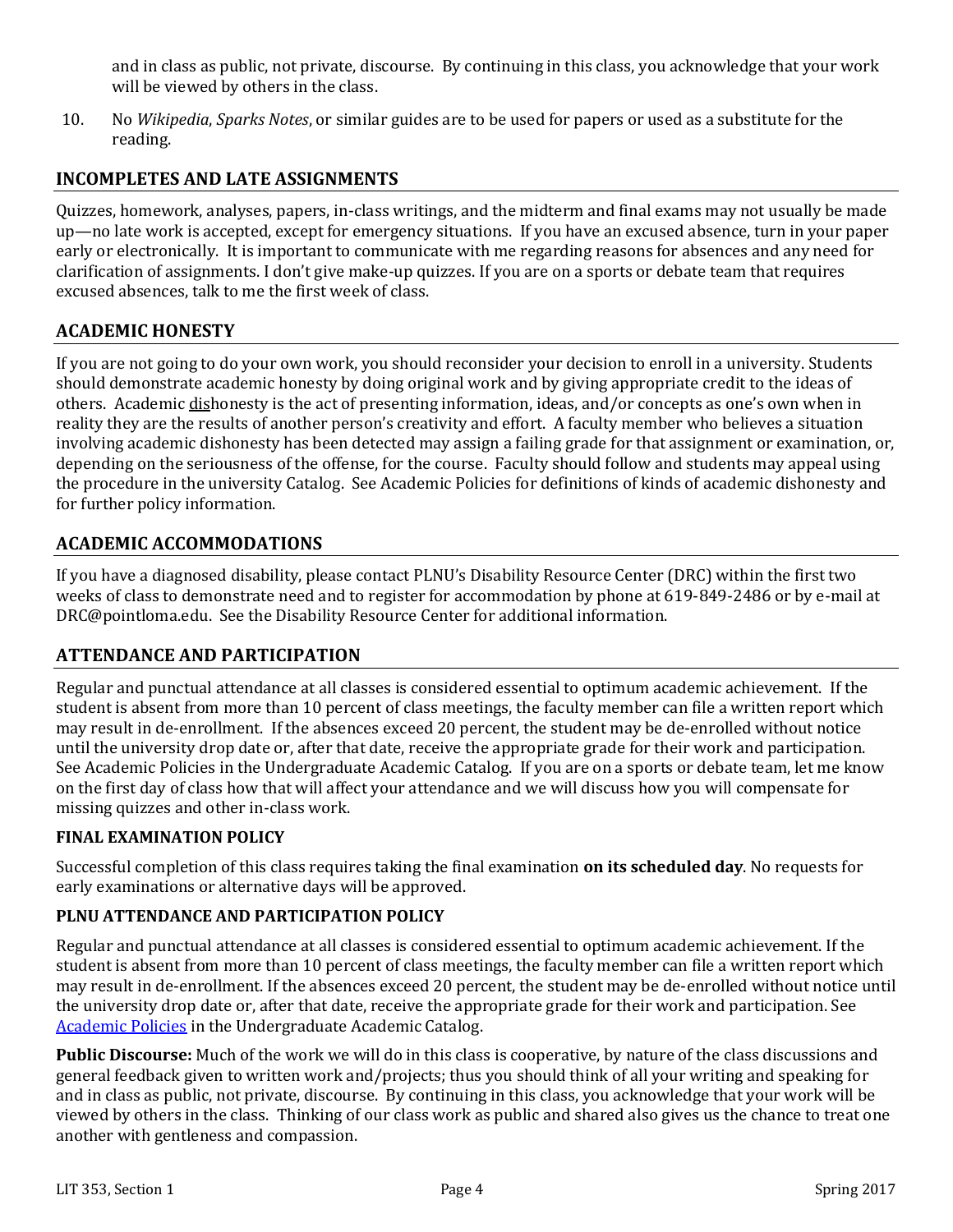**Maintaining Your Own Class Schedule through Online Registration:** You will be responsible for maintaining your own class schedule. Should you need to drop this or any course, please remember to drop the course before the drop deadline. If you need to drop a class, be sure to fill out and submit the official forms; simply ceasing to attend may result in a grade of F on your transcript.

**Diversity Statement:** Point Loma Nazarene University is committed to diversity in the classroom, in its publications and in its various organizations and components. Faculty and staff recognize that the diverse backgrounds and perspectives of their colleagues and students are best served through respect toward gender, disability, age, socioeconomic status, ethnicity, race, culture and other personal characteristics. In addition, the department of Literature, Journalism, and Modern Languages is committed to taking a leadership position that calls for promoting a commitment to diversity in and out of the classroom and in the practices of writing, journalism and the study of literature.

## **ASSESSMENT AND GRADING**

*Your grade for LIT 353 will be based on the following:*

- **Attendance and active participation** in class, quizzes, and other in-class work: **10% of your grade**
- **Analysis work**—You will turn in one to two assignments on Canvas each week, as per the following instructions: **20% of your grade**

**Once a week,** post a 350 word entry on Canvas, answering the question of the day and posing a new question for the class. Canvas Journal postings are due by 10:00pm the night before class. In other words, if you are writing an analysis for Chimamanda Ngozi Adidche's *We Should All be Feminists* that we will cover in class on 1/20, you would turn in your Canvas entry by 10:00 pm on 1/19.

Format: Typed, Double-spaced, 350 words—due as indicated on the syllabus—one per week.

There should be five indentations in each analysis—five sections consisting of: one sentence, three paragraphs, and one sentence.

Write <u>a thesis statement</u> that answers the question of the day—One sentence opening—no introductory paragraph.

Use three paragraphs to support your thesis.

Write a one-sentence question on the work that you would like to ask the class.

Use the text itself—your analysis must be fully based in the literary work; all assertions must be backed up with examples from or references to the work. Use parenthetical references and list the page numbers of the text you cite.

The analysis must be your own work—not taken in part or the whole from any other sources.

Grading is based on:

- 1. Thoroughness of response—demonstrating good understanding of the text
- 2. Originality of ideas
- 3. Critical thought
- 4. Strength of thesis/argument
- 5. Strength of support from the text

**On the first day of each new work**, you will turn in a 300-word typed summary of a book chapter, article, or essay on the writer and/or her work. You may use a reliable, scholarly print or database source. Include a citation for your sources, in MLA format. Do not summarize *Spark's Notes* (or similar works), book reviews, or student essays. Here are some good databases to consult—The Gale Literature Resource Center, JSTORE, and Academic Search Premier. Here is a link to MLA format: <https://owl.english.purdue.edu/owl/resource/747/24/>

 **Group oral presentation and handout** on of the assigned writers, to be presented on the first day for each writer: **10% of your grade .**

Sign-up in class. The reports are to be **12 TO 15 minutes long** (please time your presentation ahead of time, so that I do not need to cut you off) and must include the following information:

- Biographical background to author
- Major works/awards of the author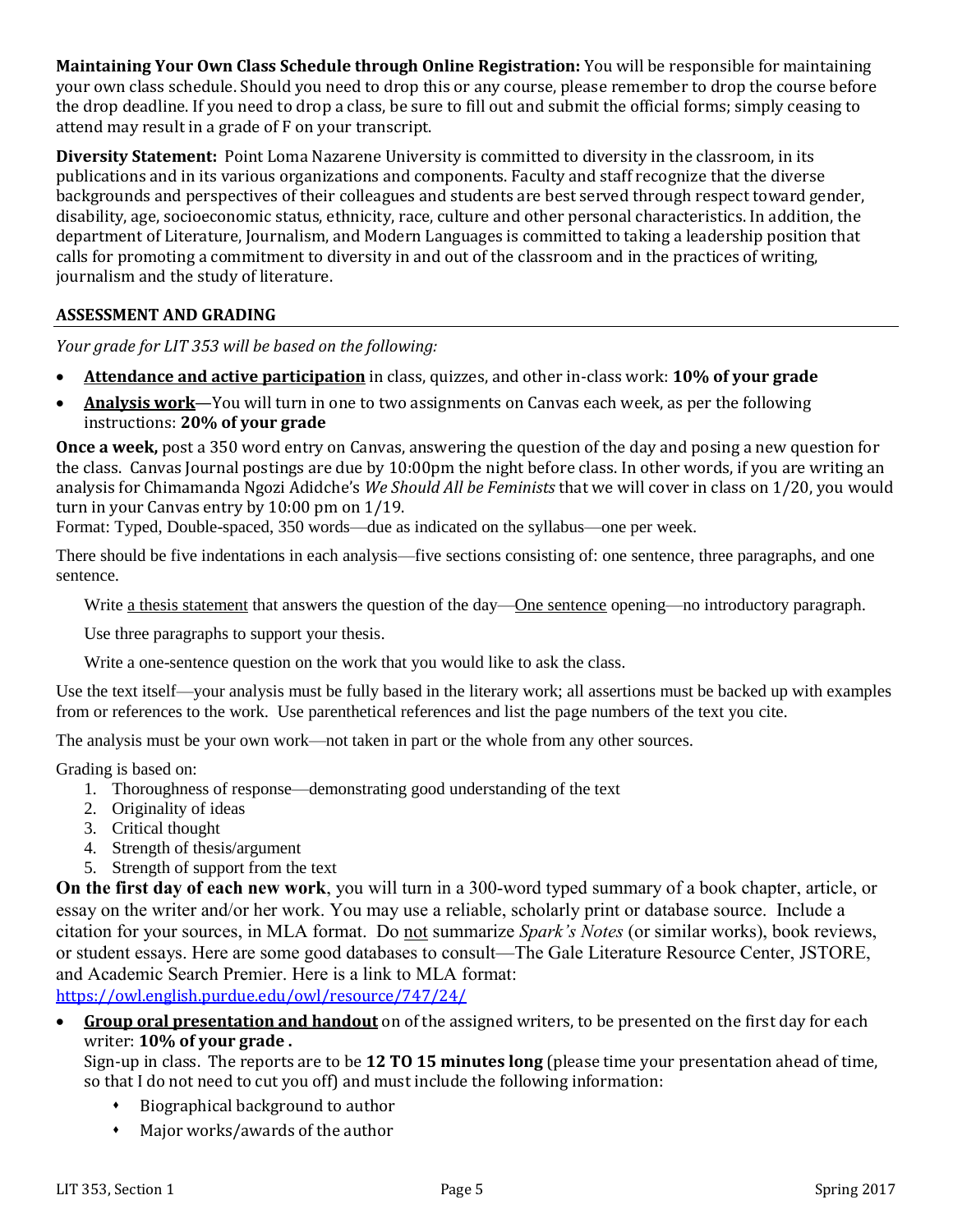- How the author's personal and historical contexts influenced this work
- Author's writing style/genre of the work
- What theme/issue/question you feel is most important connected to this author's work.
- Major critical debates about the work—you should also lead a brief class discussion about these debates.

These presentations are to be researched using sources outside of our textbooks and **must include a onepage, two-sided handout for the class on backgrounds to the author and her work. Include a Works Cited list in MLA format of at least three outside scholarly resources on the author and her work; do not use Wikipedia or similar materials. You may also use other visual aids.**

- **A midterm exam: 20%--Short answer and essay**
- **A final exam: 25 %--Short answer and essay**
- **A final essay, turned in as a printed document on 4/28: 15%--** The essay prompt will be given later in the course.

### *The following questions will be considered when assignments –analysis work, essays on exams, and the final paper--are evaluated and graded. All questions may not be relevant to each assignment.*

- Does the paper respond to the prompt or question of the day?
- Does the paper make an argument?
- Is the claim or thesis clear and plausible? Is it stated and contextualized effectively?
- Is there sufficient and relevant evidence to ground the claim?

• Does the paper effectively select and use material from the course readings to support and validate the analysis? Does it summarize, paraphrase, and quote effectively?

• Does the paper use all relevant details from the readings both to support the claim and to provide a context for the case being made? Does it ignore material that should be taken into account?

• Does the paper demonstrate an awareness of how the argument being proposed fits into the larger set of claims made about the topic in our course readings?

• Does the paper work through the complexities of the material (as opposed to oversimplifying or overgeneralizing)?

- Is the paper well-organized?
- Does it cite material from the sources using MLA documentation style?

• Are there sentence structure problems or spelling and grammatical errors that interfere with the meaning?

• An "A" essay (a 5 for the analysis work) demonstrates excellent work. It has something to say and says it well. It develops its argument clearly and consistently, demonstrating a complex understanding of the assignment, and does so using varied sentence structure. It often rises above other essays with particular instances of creative or analytical sophistication. There may be only minor and/or occasional grammatical errors.

• A "B" essay (a 4 for the analysis work) demonstrates good work. It establishes a clear claim and pursues it consistently, demonstrating a good understanding of the assignment. There may be some mechanical difficulties, but not so many as to impair the clear development of the main argument. While a "B" essay is in many ways successful, it lacks the originality and/or sophistication of an "A" essay.

• A "C" essay (a 3 for the analysis work) demonstrates adequate work. It establishes an adequate grasp of the assignment and argues a central claim. In addition, the argument may rely on unsupported generalizations or insufficiently developed ideas. It may also contain grammatical errors.

• Work that earns a grade of "D" or "F" (a 2,1, or for the analysis work) is often characterized by the following problems: it fails to demonstrate an adequate understanding of the assignment; it fails to articulate an adequate argument; and/or it contains significant grammatical problems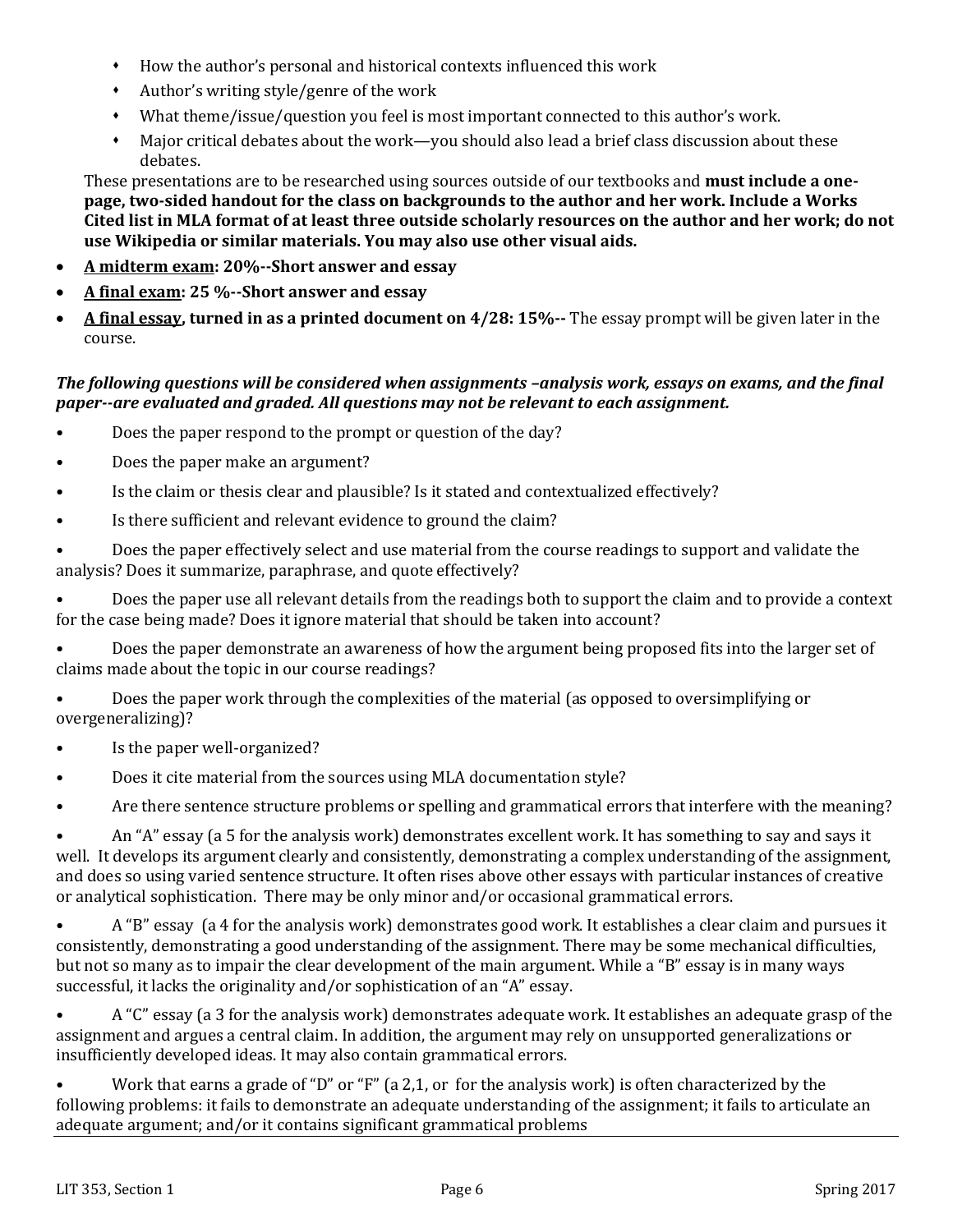| <b>PERCENT</b> | <b>GRADE</b> |
|----------------|--------------|
| 93-100         | A            |
| 90-92          | $A-$         |
| 88-89          | $B+$         |
| 83-87          | B            |
| 80-82          | B-           |
| 78-79          | $C+$         |
| 73-77          | $\mathsf C$  |
| 70-72          | $C -$        |
| 68-69          | D+           |
| 63-67          | D            |
| 60-62          | D-           |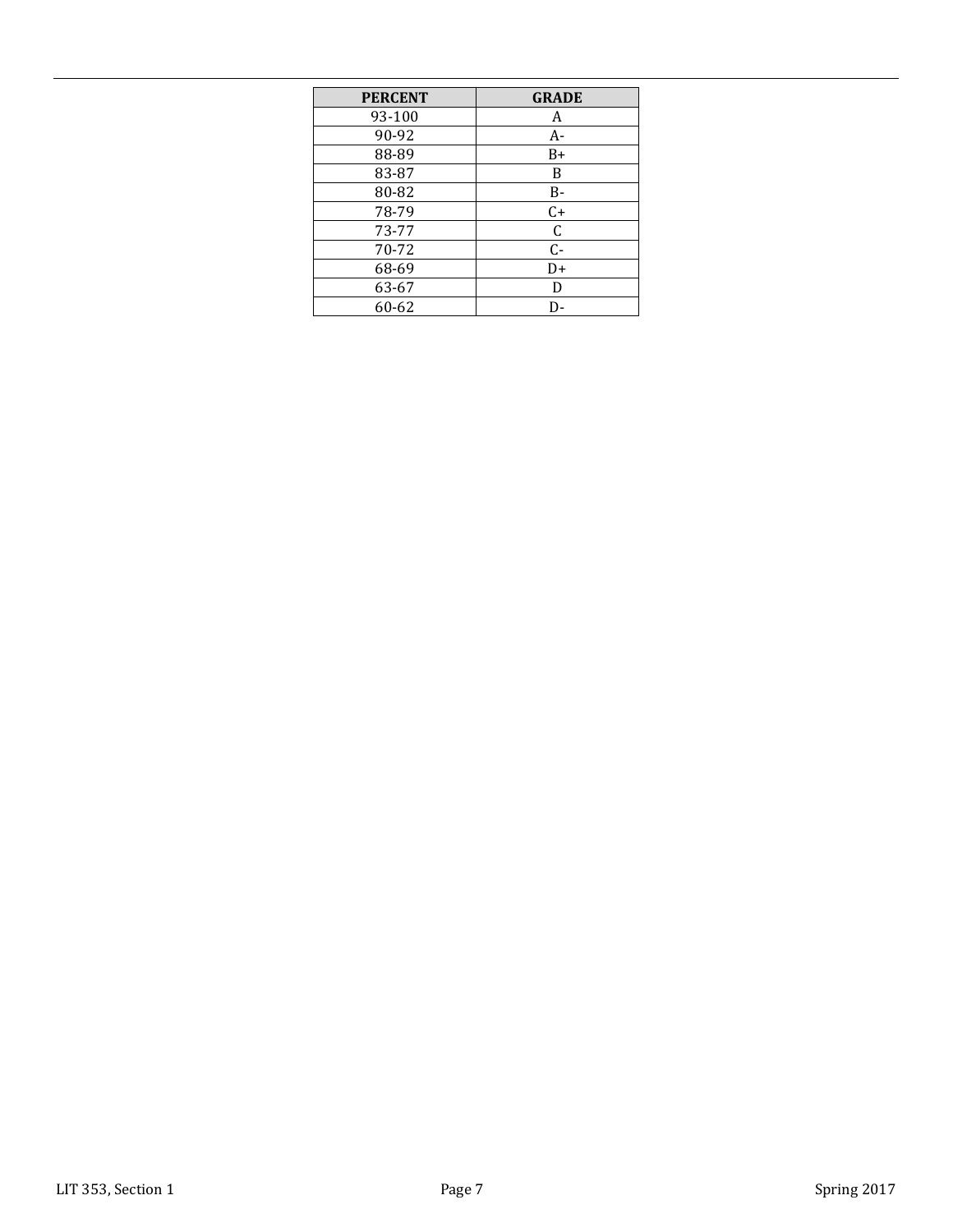# **COURSE SCHEDULE AND ASSIGNMENTS**

| <b>DATE</b> | <b>IN CLASS COVERAGE</b>                                                                                                                                                     | <b>WORK DUE</b>                                               |
|-------------|------------------------------------------------------------------------------------------------------------------------------------------------------------------------------|---------------------------------------------------------------|
| 1/10        | Course Introduction; Handouts on women's writing and bildungsroman                                                                                                           | Analysis due this week                                        |
| 1/11        | Virginia Woolf-Backgrounds, A Room of One's Own, pp. 3-59<br>What is Woolf trying to show through her comparison of the men's and women's<br>colleges?                       |                                                               |
| 1/13        | Woolf: A Room of One's Own, pp. 60-118<br>What does Woolf say about the reasons why women have not written in earlier<br>decades?                                            |                                                               |
| 1/16        | The Rev. Dr. Martin Luther King, Jr. Day-No Classes                                                                                                                          | Read an article by or<br>about MLK                            |
| 1/18        | Sarah Bessey: Jesus Feminist, online essay<br>http://media.patheos.com.s3.amazonaws.com/Media/BC.JesusFem.Excerpt.pdf<br>What does Bessey mean by the term "Jesus Feminist"? | Analysis due this week                                        |
| 1/20        | Chimamanda Ngozi Adichie: We Should All Be Feminists<br>Why should we all be feminists, according to Adichie?                                                                |                                                               |
| 1/23        | Sylvia Plath-Backgrounds/Poetry handouts                                                                                                                                     | Read and summarize one<br>critical article on Plath.          |
| 1/25        | Plath: The Bell Jar, pp. 1-50<br>What types of women are represented by the Bell Jar's characters?                                                                           | Analysis due this week                                        |
| 1/27        | Plath: The Bell Jar, pp. 51-103<br>How do society's views of women affect Esther?                                                                                            |                                                               |
| 1/30        | Plath: The Bell Jar, pp. 104-150<br>Do you sympathize with or dissociate from Esther?                                                                                        | Analysis due this week                                        |
| 2/1         | Plath: The Bell Jar, pp. 151-216<br>What does the title mean? Is Esther "well"?                                                                                              |                                                               |
| 2/3         | Alice Walker: Backgrounds, Poetry and Essay handout                                                                                                                          | Read and summarize one<br>critical article on Alice<br>Walker |
| 2/6         | Walker: The Color Purple, pp. 1-60<br>Why is this work written in the form of letters?                                                                                       | Analysis due this week                                        |
| 2/8         | Walker: The Color Purple, pp. 61-121<br>Is this work anti-male?                                                                                                              |                                                               |
| 2/10        | Walker: The Color Purple, pp. 122-182<br>How are Nettie's and Celie's stories connected?                                                                                     |                                                               |
| 2/13        | Walker: The Color Purple, pp. 183-246<br>What do you think of Celie's view of God?                                                                                           | Analysis due this week                                        |
| 2/15        | Walker: The Color Purple, pp. 247-296<br>How is home constructed in the ending? How has home changed over the course of<br>the novel?                                        |                                                               |
| 2/17        | Walker: The Color Purple, Movie Excerpts                                                                                                                                     | In-class worksheet                                            |
| 2/20        | Maxine Hong Kingston-Backgrounds; The Woman Warrior, "No Name Woman"                                                                                                         | Read and summarize one<br>critical article on<br>Kingston.    |
| 2/22        | Kingston: The Woman Warrior, "White Tigers"<br>Explain the allegory and significance of The Woman Warrior-Fa Mu Lan.                                                         | Analysis due this week                                        |
| 2/24        | Kingston: The Woman Warrior, "Shaman"<br>How is Kingston's mother a "woman warrior"?                                                                                         |                                                               |
| 2/27        | Kingston: The Woman Warrior, "At the Western Palace"<br>How do Kingston's female relatives' stories intersect hers?                                                          | Analysis due this week                                        |
| 3/1         | Kingston: The Woman Warrior, "A Song for a Barbarian Reed Pipe"<br>What prejudices does the author have to deal with? How does she deal with them?                           |                                                               |
| 3/3         | <b>Midterm Exam</b>                                                                                                                                                          | <b>In-Class Exam</b>                                          |
| $3/6 - 10$  | <b>Spring Break Week-No Classes</b>                                                                                                                                          | Keep reading                                                  |
| 3/13        | Cisneros-Backgrounds/Cisneros poetry handout                                                                                                                                 | Read and summarize one<br>critical article on Cisneros.       |
| 3/15        | Cisneros: The House on Mango Street, pp. 3-52<br>What is the voice of the narrator? Why is this voice chosen?                                                                | Analysis due this week                                        |